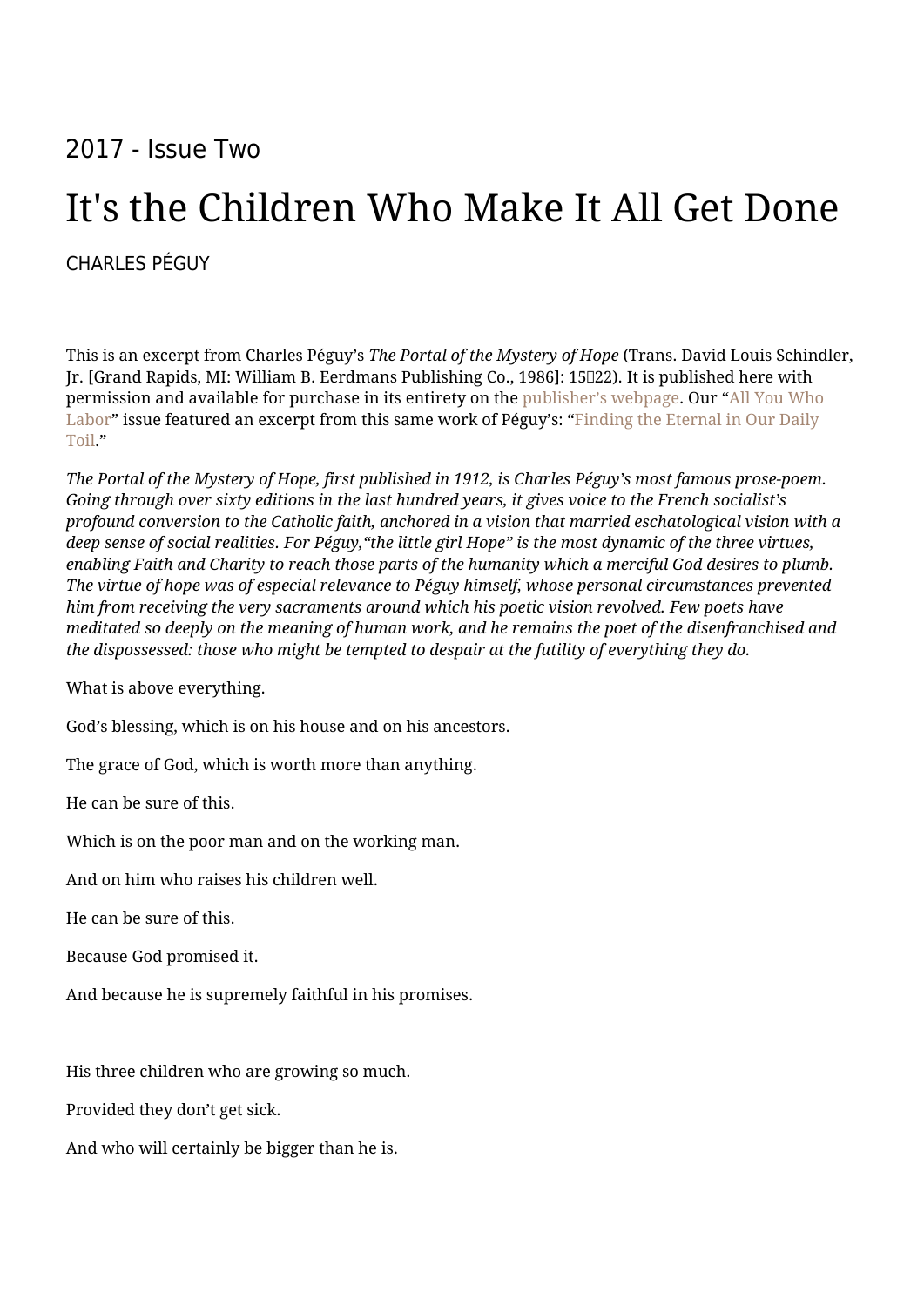(How proud he is of this in his heart.) And his two boys will be awfully strong. His two boys will replace him, his children will take his place on earth. When he is no longer here. His place in the parish and his place in the forest. His place in the church and his place in the house. His place in the town and his place in the vineyard. And on the plains and on the hill and in the valley. His place in Christianity. After all. His place as a man and his place as Christian. His place as parishioner, his place as worker. His place as farmer. His place as father. His place as a son of Lorraine and of France. Because these are the places, great God, that must be taken. All of this must go on. When he is no longer here as he is now. If not get better. The work around the farm must go on. And the vine and the wheat and the harvest and the vintage. And the tilling of the soil. And the pasturing of the animals. When he is no longer here as he is now. If not get better. Christianity must go on. The Church militant. And for that you need Christians.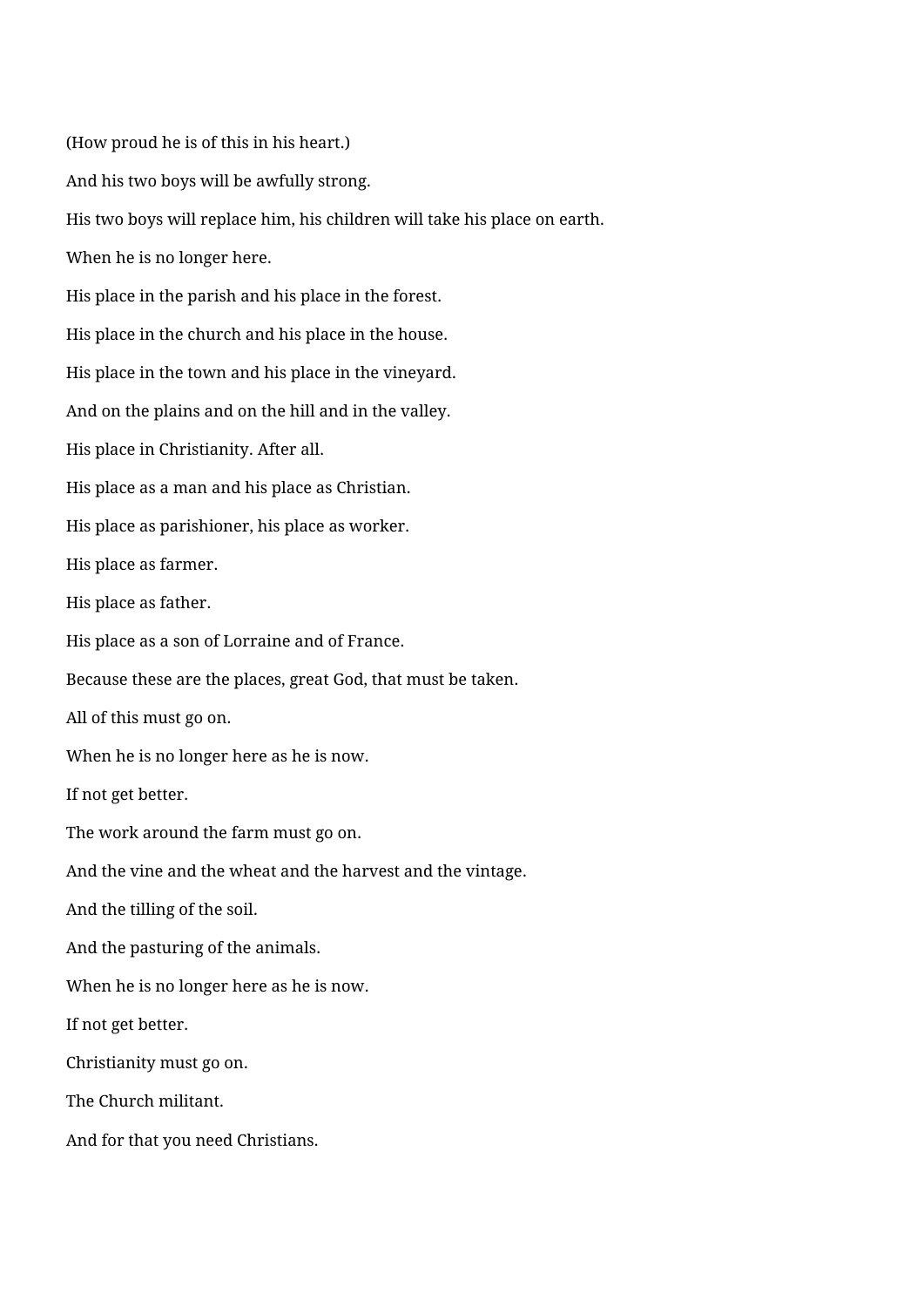Always.

France and Lorraine must go on.

Long after he's gone.

As well as they are now.

If not better.

He thinks tenderly of the time when he will be no longer and his children will take his place.

On earth.

Before God.

Of that time when he will be no longer and when his children will be.

And when they say his name in town, when they talk about him, when

his name gets brought up, at some chance remark, it will no

longer be him that they talk about but his sons.

All together, it will be him and it will not be him, since it will be his sons.

It will be his name and it will no longer be and it will not be his

name, since it will be (will have become) his sons' name.

And he is proud of it in his heart and he thinks about it with such tenderness.

That he will no longer be himself but his sons.

And that his name will no longer be his name but his sons' name.

That his name will no longer be at his service but at his sons' service.

Who will bear the name honestly before God.

Openly and proudly.

As he does.

Better than he.

And when they say his name, it's his son they'll be calling, it's his son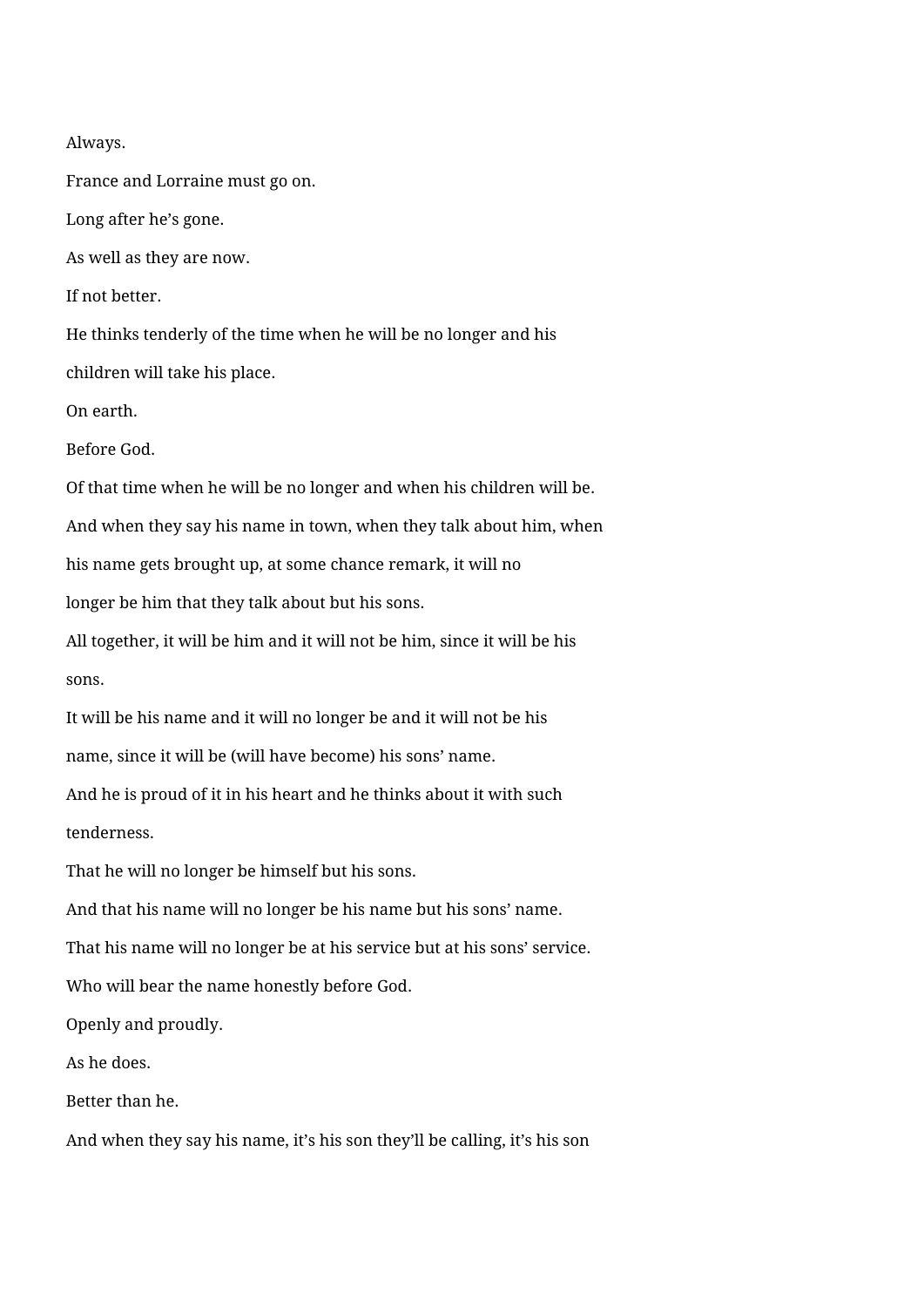they'll be talking about. He'll have long been in the cemetery. Around the church. He, that is, his body. Side by side with his fathers and the fathers of his fathers. Lined up with them. With his father and his grandfather that he knew. And with everyone else, all those that he didn't know. All the men and women of his lineage. All the old men and all the old women. His ancestors and forefathers. And his foremothers. As many of them as there have been since the parish was founded. By some founding saint. Sent by Jesus. His body, because his soul he will have a long time ago. Commended to God. Putting it under the protection of his patron saints. He will sleep, his body will thus rest.

Among his own, (awaiting his own).

Awaiting the resurrection of the body.

Until the resurrection of the body his body will thus rest.

He thinks tenderly of the time when he will no longer be needed.

And when things will go on all the same.

Because there will be others.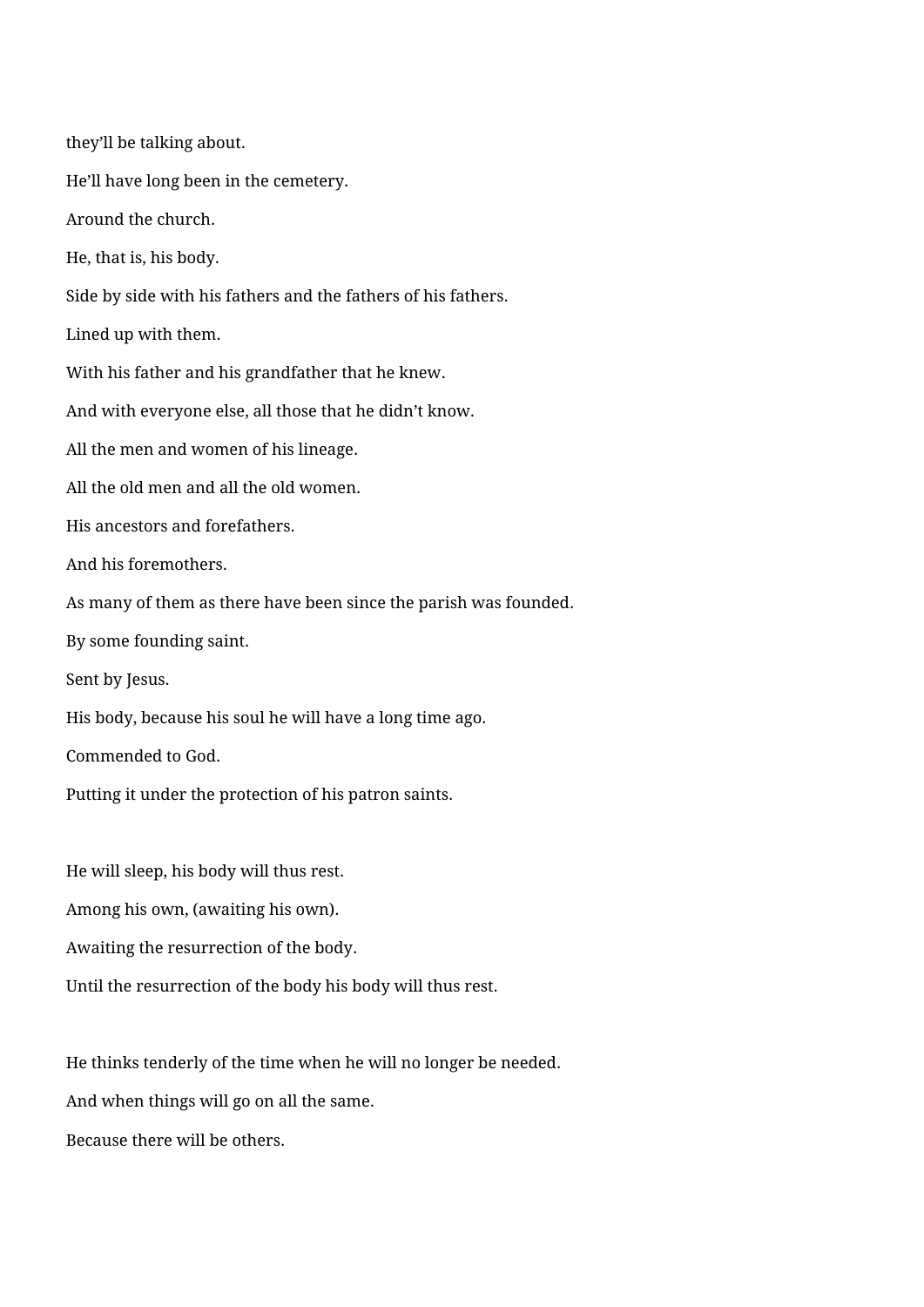Who will bear the same responsibilities.

And who will perhaps, and will undoubtedly, bear them better.

He thinks tenderly of the time when he will be no longer. Because you can't be forever, can you. You can't be and have been. And when everything will go on all the same. When they will not go any worse. On the contrary. When things will only get better. On the contrary. Because his children will be there, for a while.

His children will do better than he, of course.

And the world will go better.

Later.

He's not jealous of it.

On the contrary.

Nor for having come to the world, as he did, in an ungrateful time.

And to have no doubt prepared for his sons a time that is perhaps less

ungrateful.

What madman would be jealous of his sons and of the sons of his sons.

Doesn't he work solely for his children.

He thinks tenderly of the time when people will scarcely ever think of

him except because of his children.

(If they only think about him occasionally. Rarely.)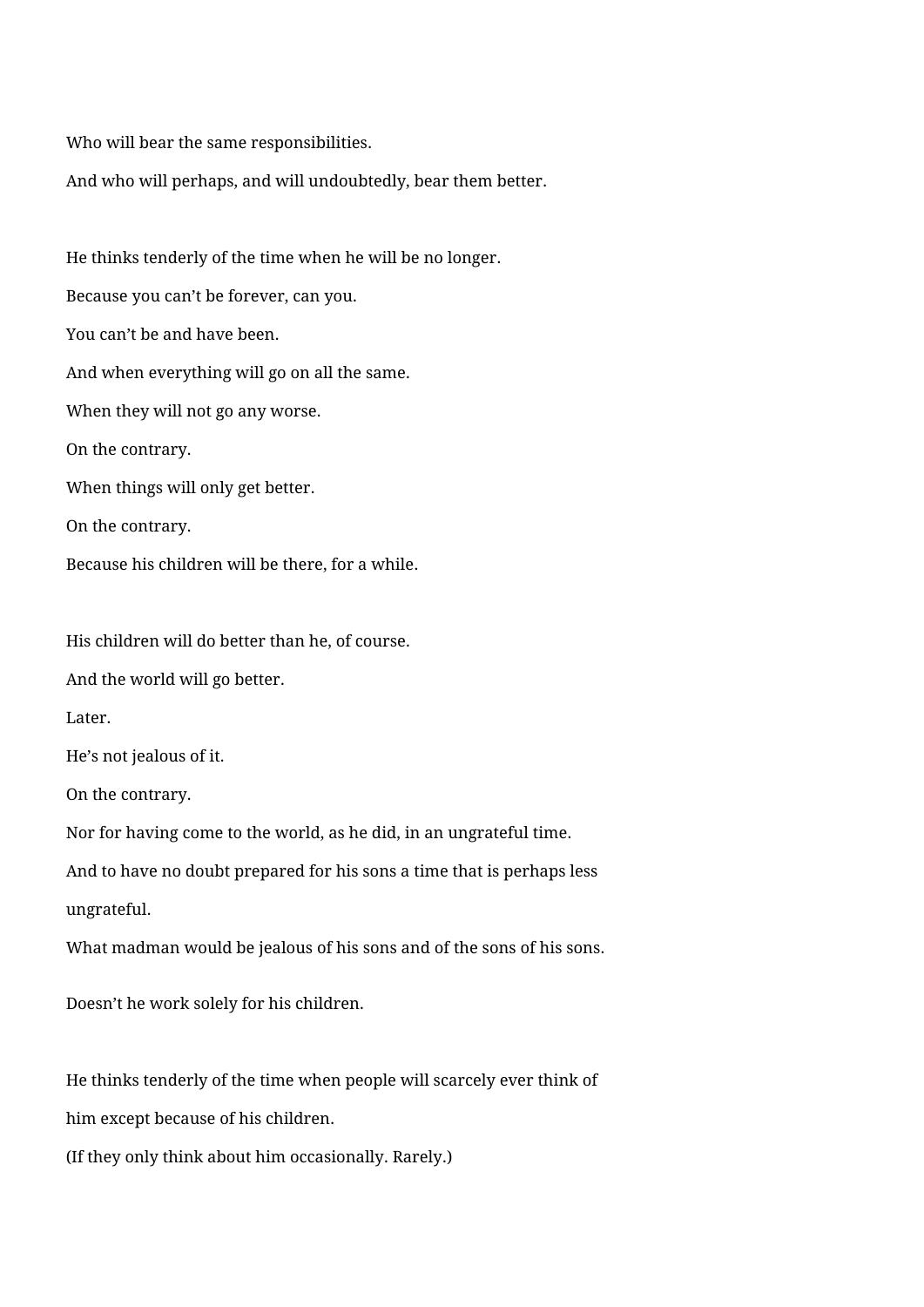When his name resounds (warmly) in town, it'll be because someone is calling his son Marcel or his son Pierre. It'll be because someone needs his son Marcel or his son Pierre. And is calling them, happy to see them. And is looking for them. Because it's they who will rule then and who will bear the name. It's they who will rule with their peers, those from the same generation. It's they who will reign on the face of the earth. Perhaps for some time still, an old man who remembers Will say. *Those two Sévin boys are good boys. It's not surprising.* It runs in the family. *Their father was such a good man.* And after a while the young will repeat with confidence: *The old man was such a good man.* But already they'll know nothing about it. They'll no longer know then, and the comment itself, the very remark will disappear. He thinks tenderly about the time when he will no longer be even a remark. It's to this end, it's for this that he works, because doesn't one always work for one's children. He'll be nothing but a corpse in six feet of earth under six feet of earth under a cross. But his children will be. He tenderly greets the new time when he will be no longer. When he will have ceased to be.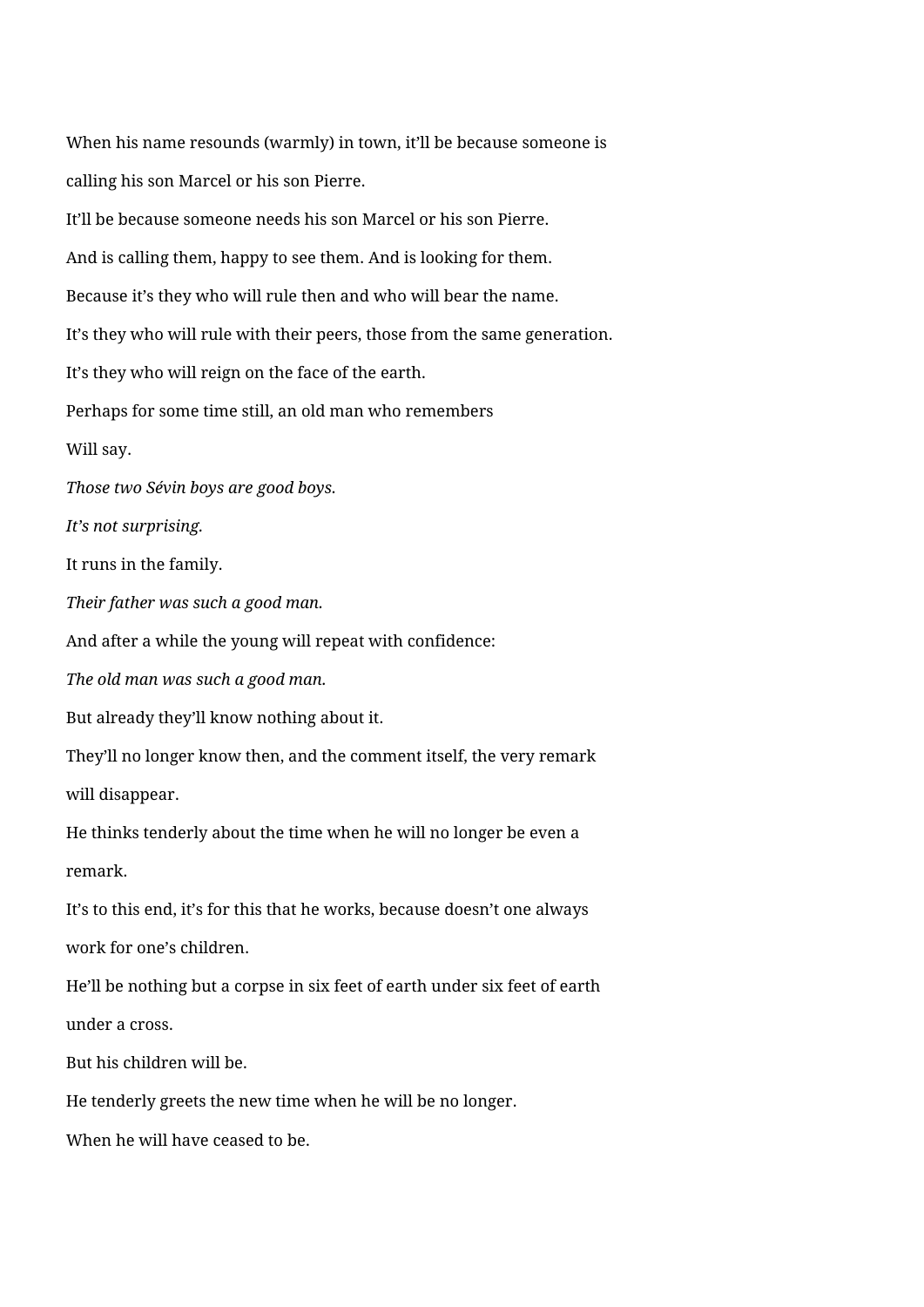When his children will be.

The reign of his children.

He thinks tenderly of the time that will no longer be his time. But his children's time. His children's reign (of time) on earth. In that time, when they say *The Sévins* it won't be he but they. Nothing more, without explanation.

His children will bear the name Sévin.

Or the name Chénin, or the name Jouffin, or Damrémont, or any

other name from Lorraine.

Any other Christian name, or French name, any name from Lorraine.

At the thought of his children who will have become men and women. At the thought of his children's time, of his children's reign On earth, In their turn, A tenderness, a warmth, a pride swells in his breast. (My God, could that be Pride But God will forgive him.) How strong and brave his sons will be in the forest, great God. Boys as solid as oaks In the forest when the winter wind blows. The bitter north wind. That will cut to their bones. And make icicles in their beards.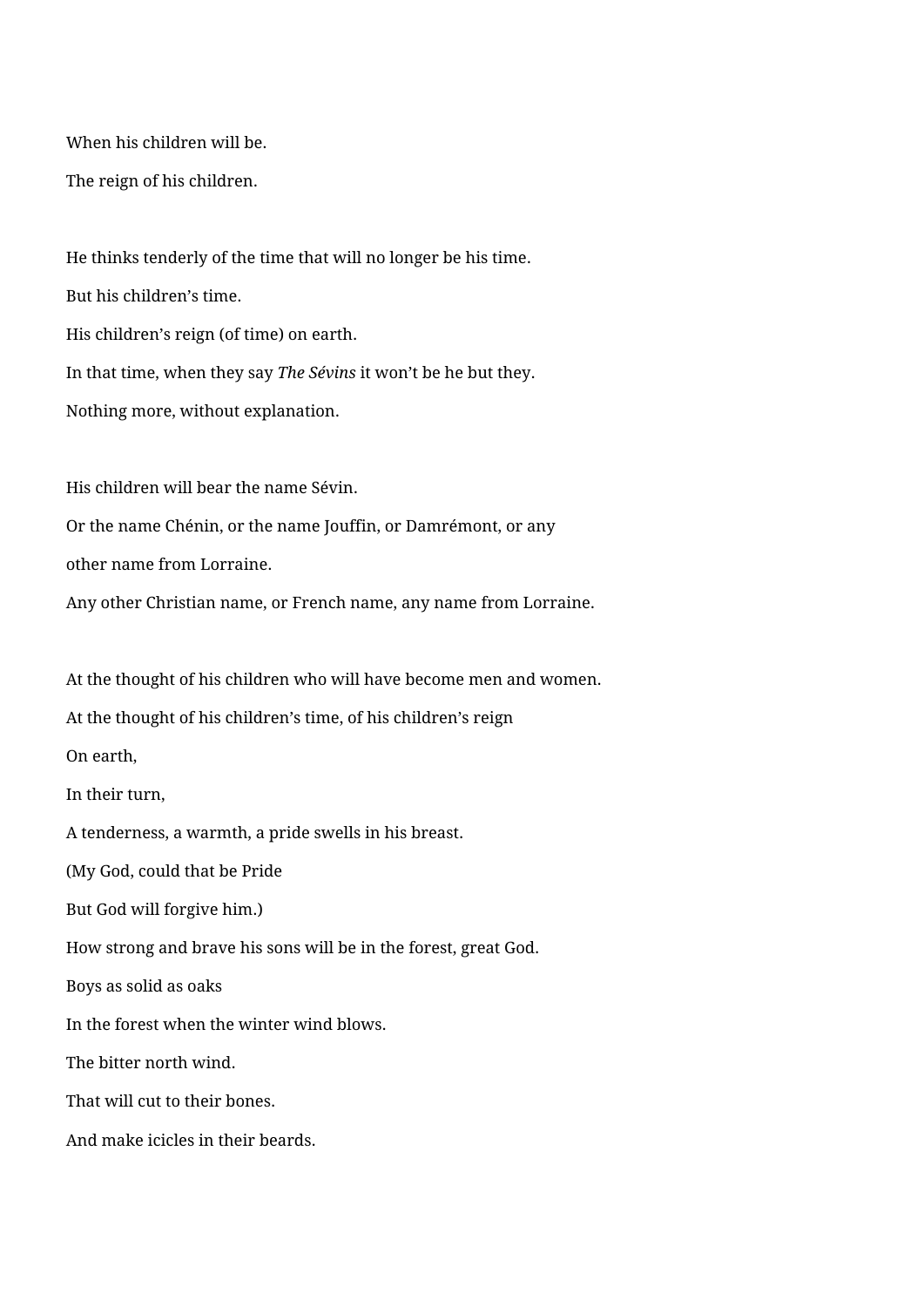He laughs when he thinks what they'll look like. He laughs to himself and perhaps even openly. Out loud.

When he thinks what they'll look like when they have beards.

And he thinks tenderly about his daughter who will be such a good homemaker.

Because she'll certainly be like her mother.

As for him, it's understood, he'll be no longer.

He'll have lost his taste for bread.

But there will be others, great God there will be others,

One must hope,

Who already know the taste for bread and who will know how to bite

into a good crust of bread.

Who will eat heartily.

Their daily bread.

Who will eat heartily their daily bread and their eternal bread.

(They'll manage very well without him, and he'll no longer sit at table,

because one must get up from the table when the newcomers

arrive and nudge one aside.)

There will be others—his children who will live and who will die

after him if all proceeds in the right order.

And whom he'll see again in heaven.

## […]

And his wife who stayed home today.

But who otherwise usually goes to the fields too.